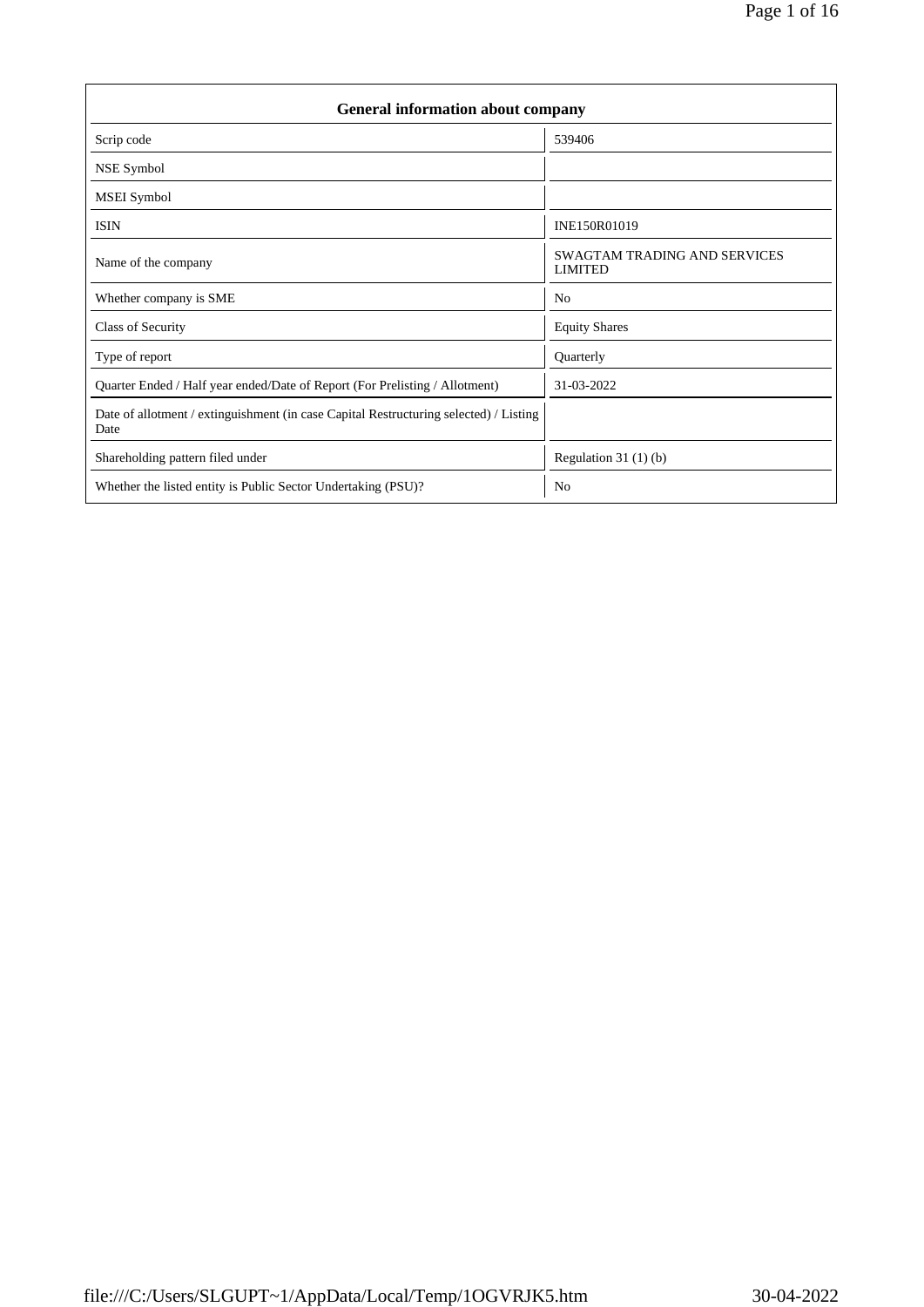|            | <b>Declaration</b>                                                                        |                |                                |                       |                             |  |  |  |  |  |  |
|------------|-------------------------------------------------------------------------------------------|----------------|--------------------------------|-----------------------|-----------------------------|--|--|--|--|--|--|
| Sr.<br>No. | Particular                                                                                | Yes/No         | Promoter and<br>Promoter Group | Public<br>shareholder | Non Promoter-<br>Non Public |  |  |  |  |  |  |
|            | Whether the Listed Entity has issued any partly paid<br>up shares?                        | N <sub>0</sub> | N <sub>0</sub>                 | N <sub>0</sub>        | N <sub>0</sub>              |  |  |  |  |  |  |
| 2          | Whether the Listed Entity has issued any Convertible<br>Securities?                       | N <sub>0</sub> | N <sub>0</sub>                 | N <sub>0</sub>        | N <sub>0</sub>              |  |  |  |  |  |  |
| 3          | Whether the Listed Entity has issued any Warrants?                                        | N <sub>0</sub> | N <sub>0</sub>                 | N <sub>0</sub>        | N <sub>0</sub>              |  |  |  |  |  |  |
| 4          | Whether the Listed Entity has any shares against<br>which depository receipts are issued? | N <sub>0</sub> | N <sub>0</sub>                 | N <sub>0</sub>        | N <sub>0</sub>              |  |  |  |  |  |  |
| 5          | Whether the Listed Entity has any shares in locked-in?                                    | N <sub>0</sub> | N <sub>0</sub>                 | N <sub>0</sub>        | N <sub>0</sub>              |  |  |  |  |  |  |
| 6          | Whether any shares held by promoters are pledge or<br>otherwise encumbered?               | N <sub>0</sub> | N <sub>0</sub>                 |                       |                             |  |  |  |  |  |  |
| 7          | Whether company has equity shares with differential<br>voting rights?                     | No             | N <sub>0</sub>                 | N <sub>0</sub>        | N <sub>0</sub>              |  |  |  |  |  |  |
| 8          | Whether the listed entity has any significant beneficial<br>owner?                        | N <sub>0</sub> |                                |                       |                             |  |  |  |  |  |  |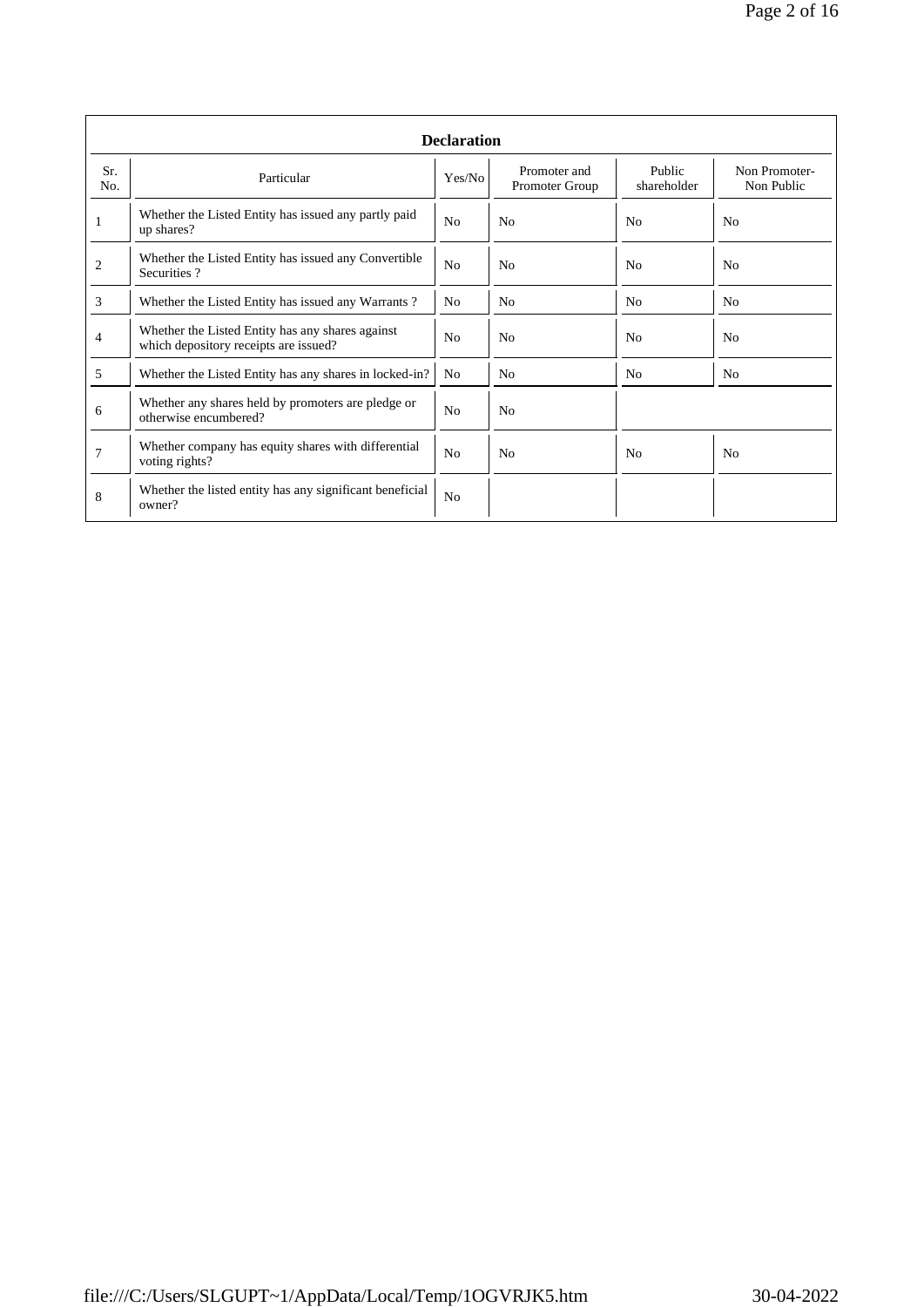|                 | Table I - Summary Statement holding of specified securities |                         |                        |                                 |                                    |                                              |                                                                       |                                                                  |               |         |                     |  |
|-----------------|-------------------------------------------------------------|-------------------------|------------------------|---------------------------------|------------------------------------|----------------------------------------------|-----------------------------------------------------------------------|------------------------------------------------------------------|---------------|---------|---------------------|--|
|                 |                                                             |                         | No. of<br>fully        | No.<br>Of<br>Partly             | No. Of                             | Total<br>nos.<br>shares<br>held<br>$(VII) =$ | Shareholding<br>as a % of<br>total no. of<br>shares<br>(calculated as | Number of Voting Rights held in each<br>class of securities (IX) |               |         |                     |  |
| Category<br>(I) | Category<br>of<br>shareholder                               | Nos. Of<br>shareholders | paid up<br>equity      | paid-<br>up                     | shares<br>underlying<br>Depository |                                              |                                                                       | No of Voting (XIV) Rights                                        |               |         | Total as a          |  |
|                 | (II)                                                        | (III)                   | shares<br>held<br>(IV) | equity<br>shares<br>held<br>(V) | Receipts<br>(VI)                   | $(IV) +$<br>$(V)$ +<br>(VI)                  | per SCRR,<br>1957) (VIII)<br>As a % of<br>$(A+B+C2)$                  | Class<br>eg: X                                                   | Class<br>eg:y | Total   | $%$ of<br>$(A+B+C)$ |  |
| (A)             | Promoter<br>$\&$<br>Promoter<br>Group                       | $\overline{4}$          | 37200                  |                                 |                                    | 37200                                        | 3.12                                                                  | 37200                                                            |               | 37200   | 3.12                |  |
| (B)             | Public                                                      | 608                     | 1153300                |                                 |                                    | 1153300                                      | 96.88                                                                 | 1153300                                                          |               | 1153300 | 96.88               |  |
| (C)             | Non<br>Promoter-<br>Non Public                              |                         |                        |                                 |                                    |                                              |                                                                       |                                                                  |               |         |                     |  |
| (C1)            | <b>Shares</b><br>underlying<br><b>DRs</b>                   |                         |                        |                                 |                                    |                                              |                                                                       |                                                                  |               |         |                     |  |
| (C2)            | Shares held<br>by<br>Employee<br>Trusts                     |                         |                        |                                 |                                    |                                              |                                                                       |                                                                  |               |         |                     |  |
|                 | Total                                                       | 612                     | 1190500                |                                 |                                    | 1190500                                      | 100                                                                   | 1190500                                                          |               | 1190500 | 100                 |  |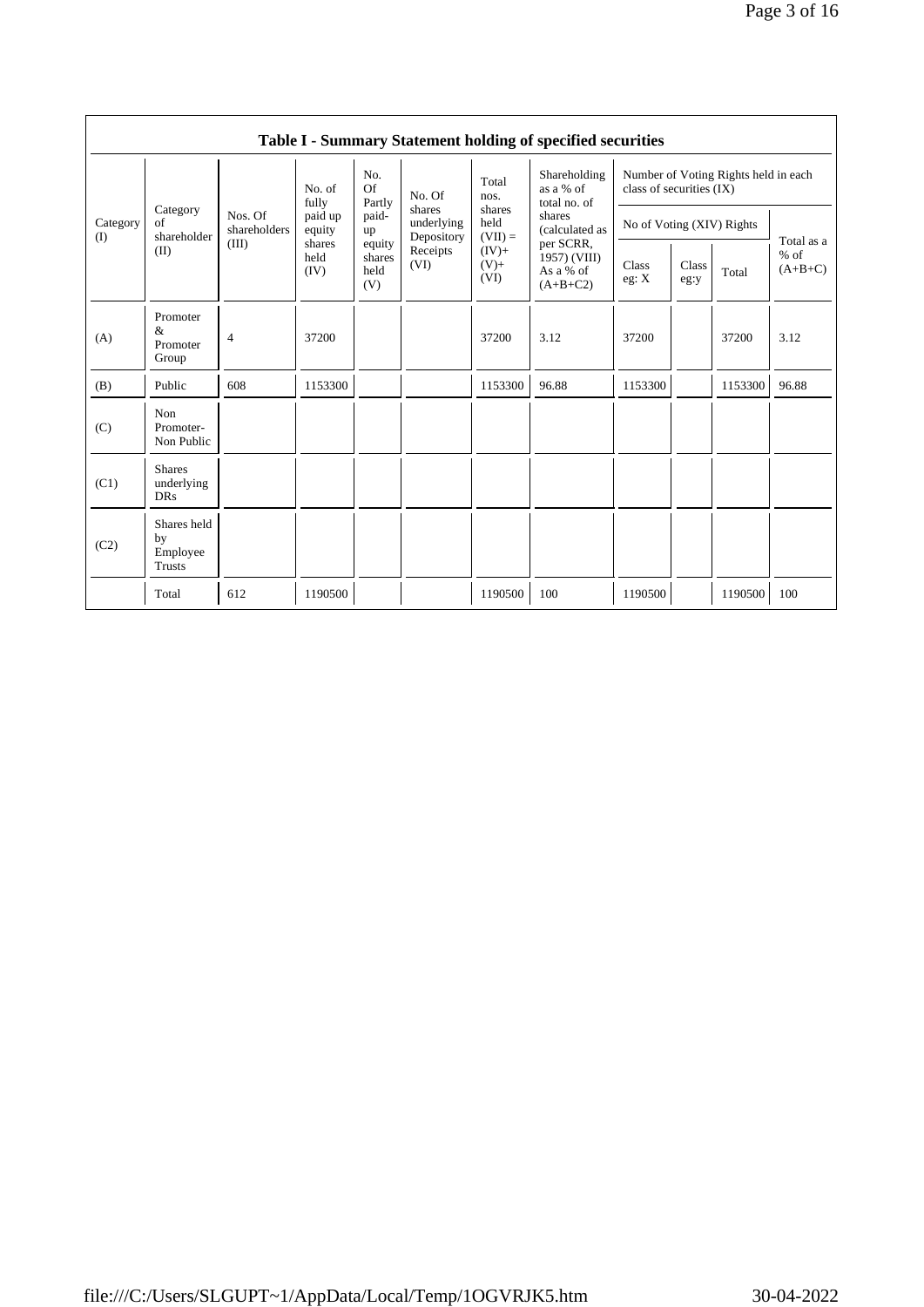| Table I - Summary Statement holding of specified securities |                                                |                                                                                          |                                                                             |                                                                                                                        |                                                                                                |                                          |                                                         |                                                                               |                                                         |                                       |  |
|-------------------------------------------------------------|------------------------------------------------|------------------------------------------------------------------------------------------|-----------------------------------------------------------------------------|------------------------------------------------------------------------------------------------------------------------|------------------------------------------------------------------------------------------------|------------------------------------------|---------------------------------------------------------|-------------------------------------------------------------------------------|---------------------------------------------------------|---------------------------------------|--|
| Category<br>(I)                                             | Category<br>$\sigma$ f<br>shareholder<br>(II)  | No. Of<br><b>Shares</b><br>Underlying<br>Outstanding<br>convertible<br>securities<br>(X) | No. of<br><b>Shares</b><br>Underlying<br>Outstanding<br>Warrants<br>$(X_i)$ | No. Of<br><b>Shares</b><br>Underlying<br>Outstanding<br>convertible<br>securities<br>and No. Of<br>Warrants<br>(Xi)(a) | Shareholding,<br>as a %<br>assuming full<br>conversion of<br>convertible<br>securities (as a   | Number of<br>Locked in<br>shares $(XII)$ |                                                         | Number of<br><b>Shares</b><br>pledged or<br>otherwise<br>encumbered<br>(XIII) |                                                         | Number of<br>equity shares<br>held in |  |
|                                                             |                                                |                                                                                          |                                                                             |                                                                                                                        | percentage of<br>diluted share<br>capital) $(XI)=$<br>$(VII)+(X)$ As a<br>$%$ of<br>$(A+B+C2)$ | No.<br>(a)                               | As a<br>$%$ of<br>total<br><b>Shares</b><br>held<br>(b) | No.<br>(a)                                                                    | As a<br>$%$ of<br>total<br><b>Shares</b><br>held<br>(b) | dematerialized<br>form (XIV)          |  |
| (A)                                                         | Promoter<br>$\&$<br>Promoter<br>Group          |                                                                                          |                                                                             |                                                                                                                        | 3.12                                                                                           |                                          |                                                         |                                                                               |                                                         | 37200                                 |  |
| (B)                                                         | Public                                         |                                                                                          |                                                                             |                                                                                                                        | 96.88                                                                                          |                                          |                                                         |                                                                               |                                                         | 1091874                               |  |
| (C)                                                         | Non<br>Promoter-<br>Non Public                 |                                                                                          |                                                                             |                                                                                                                        |                                                                                                |                                          |                                                         |                                                                               |                                                         |                                       |  |
| (C1)                                                        | <b>Shares</b><br>underlying<br><b>DRs</b>      |                                                                                          |                                                                             |                                                                                                                        |                                                                                                |                                          |                                                         |                                                                               |                                                         |                                       |  |
| (C2)                                                        | Shares held<br>by<br>Employee<br><b>Trusts</b> |                                                                                          |                                                                             |                                                                                                                        |                                                                                                |                                          |                                                         |                                                                               |                                                         |                                       |  |
|                                                             | Total                                          |                                                                                          |                                                                             |                                                                                                                        | 100                                                                                            |                                          |                                                         |                                                                               |                                                         | 1129074                               |  |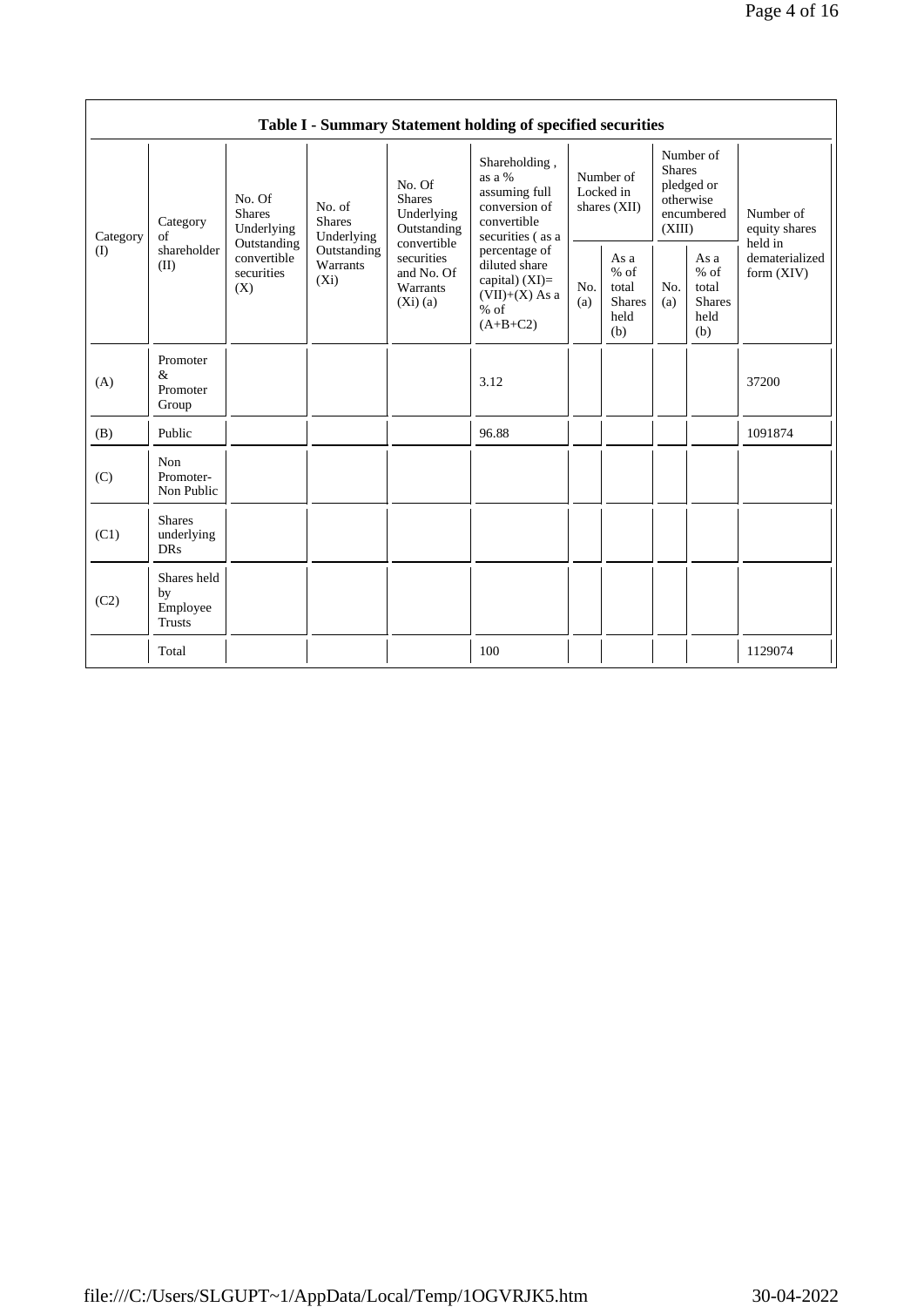| Table II - Statement showing shareholding pattern of the Promoter and Promoter Group           |                                                                                                                        |                                                                                      |                            |                                 |                                    |                             |                                                                                               |                               |               |                                 |                                 |  |
|------------------------------------------------------------------------------------------------|------------------------------------------------------------------------------------------------------------------------|--------------------------------------------------------------------------------------|----------------------------|---------------------------------|------------------------------------|-----------------------------|-----------------------------------------------------------------------------------------------|-------------------------------|---------------|---------------------------------|---------------------------------|--|
|                                                                                                | Category &<br>Name of the<br>Shareholders                                                                              |                                                                                      | No. of                     | No.<br><b>Of</b>                | No. Of                             | Total<br>nos.               | Shareholding<br>as a % of<br>total no. of                                                     | each class of securities (IX) |               | Number of Voting Rights held in |                                 |  |
| Sr.                                                                                            |                                                                                                                        | Nos. Of<br>shareholders                                                              | fully<br>paid up<br>equity | Partly<br>paid-<br>up           | shares<br>underlying<br>Depository | shares<br>held<br>$(VII) =$ | shares<br>(calculated<br>as per                                                               | No of Voting (XIV) Rights     |               |                                 | Total<br>as a %                 |  |
|                                                                                                | (I)                                                                                                                    | (III)                                                                                | shares<br>held<br>(IV)     | equity<br>shares<br>held<br>(V) | Receipts<br>(VI)                   | $(IV)+$<br>$(V)$ +<br>(VI)  | SCRR,<br>1957) (VIII)<br>As a % of<br>$(A+B+C2)$                                              | Class<br>eg: $X$              | Class<br>eg:y | Total                           | of<br>Total<br>Voting<br>rights |  |
| A                                                                                              |                                                                                                                        | Table II - Statement showing shareholding pattern of the Promoter and Promoter Group |                            |                                 |                                    |                             |                                                                                               |                               |               |                                 |                                 |  |
| (1)                                                                                            | Indian                                                                                                                 |                                                                                      |                            |                                 |                                    |                             |                                                                                               |                               |               |                                 |                                 |  |
| (d)                                                                                            | Any Other<br>(specify)                                                                                                 | $\overline{4}$                                                                       | 37200                      |                                 |                                    | 37200                       | 3.12                                                                                          | 37200                         |               | 37200                           | 3.12                            |  |
| Sub-Total<br>(A)(1)                                                                            |                                                                                                                        | $\overline{4}$                                                                       | 37200                      |                                 |                                    | 37200                       | 3.12                                                                                          | 37200                         |               | 37200                           | 3.12                            |  |
| (2)                                                                                            | Foreign                                                                                                                |                                                                                      |                            |                                 |                                    |                             |                                                                                               |                               |               |                                 |                                 |  |
| Total<br>Shareholding<br>of Promoter<br>and<br>Promoter<br>Group $(A)=$<br>$(A)(1)+(A)$<br>(2) |                                                                                                                        | $\overline{4}$                                                                       | 37200                      |                                 |                                    | 37200                       | 3.12                                                                                          | 37200                         |               | 37200                           | 3.12                            |  |
| $\, {\bf B}$                                                                                   |                                                                                                                        | Table III - Statement showing shareholding pattern of the Public shareholder         |                            |                                 |                                    |                             |                                                                                               |                               |               |                                 |                                 |  |
| (1)                                                                                            | Institutions                                                                                                           |                                                                                      |                            |                                 |                                    |                             |                                                                                               |                               |               |                                 |                                 |  |
| (3)                                                                                            | Non-institutions                                                                                                       |                                                                                      |                            |                                 |                                    |                             |                                                                                               |                               |               |                                 |                                 |  |
| (a(i))                                                                                         | Individuals -<br>i.Individual<br>shareholders<br>holding<br>nominal<br>share capital<br>up to Rs. 2<br>lakhs.          | 593                                                                                  | 120365                     |                                 |                                    | 120365                      | 10.11                                                                                         | 120365                        |               | 120365                          | 10.11                           |  |
| (a(ii))                                                                                        | Individuals -<br>ii. Individual<br>shareholders<br>holding<br>nominal<br>share capital<br>in excess of<br>Rs. 2 lakhs. | 10                                                                                   | 719155                     |                                 |                                    | 719155                      | 60.41                                                                                         | 719155                        |               | 719155                          | 60.41                           |  |
| (e)                                                                                            | Any Other<br>(specify)                                                                                                 | 5                                                                                    | 313780                     |                                 |                                    | 313780                      | 26.36                                                                                         | 313780                        |               | 313780                          | 26.36                           |  |
| Sub-Total<br>(B)(3)                                                                            |                                                                                                                        | 608                                                                                  | 1153300                    |                                 |                                    | 1153300                     | 96.88                                                                                         | 1153300                       |               | 1153300                         | 96.88                           |  |
| <b>Total Public</b><br>Shareholding<br>$(B)=(B)(1)+$<br>$(B)(2)+(B)$<br>(3)                    |                                                                                                                        | 608                                                                                  | 1153300                    |                                 |                                    | 1153300                     | 96.88                                                                                         | 1153300                       |               | 1153300                         | 96.88                           |  |
| ${\bf C}$                                                                                      |                                                                                                                        |                                                                                      |                            |                                 |                                    |                             | Table IV - Statement showing shareholding pattern of the Non Promoter- Non Public shareholder |                               |               |                                 |                                 |  |
| Total<br>$(A+B+C2)$                                                                            |                                                                                                                        | 612                                                                                  | 1190500                    |                                 |                                    | 1190500                     | 100                                                                                           | 1190500                       |               | 1190500                         | 100                             |  |
| Total<br>$(A+B+C)$                                                                             |                                                                                                                        | 612                                                                                  | 1190500                    |                                 |                                    | 1190500                     | 100                                                                                           | 1190500                       |               | 1190500                         | 100                             |  |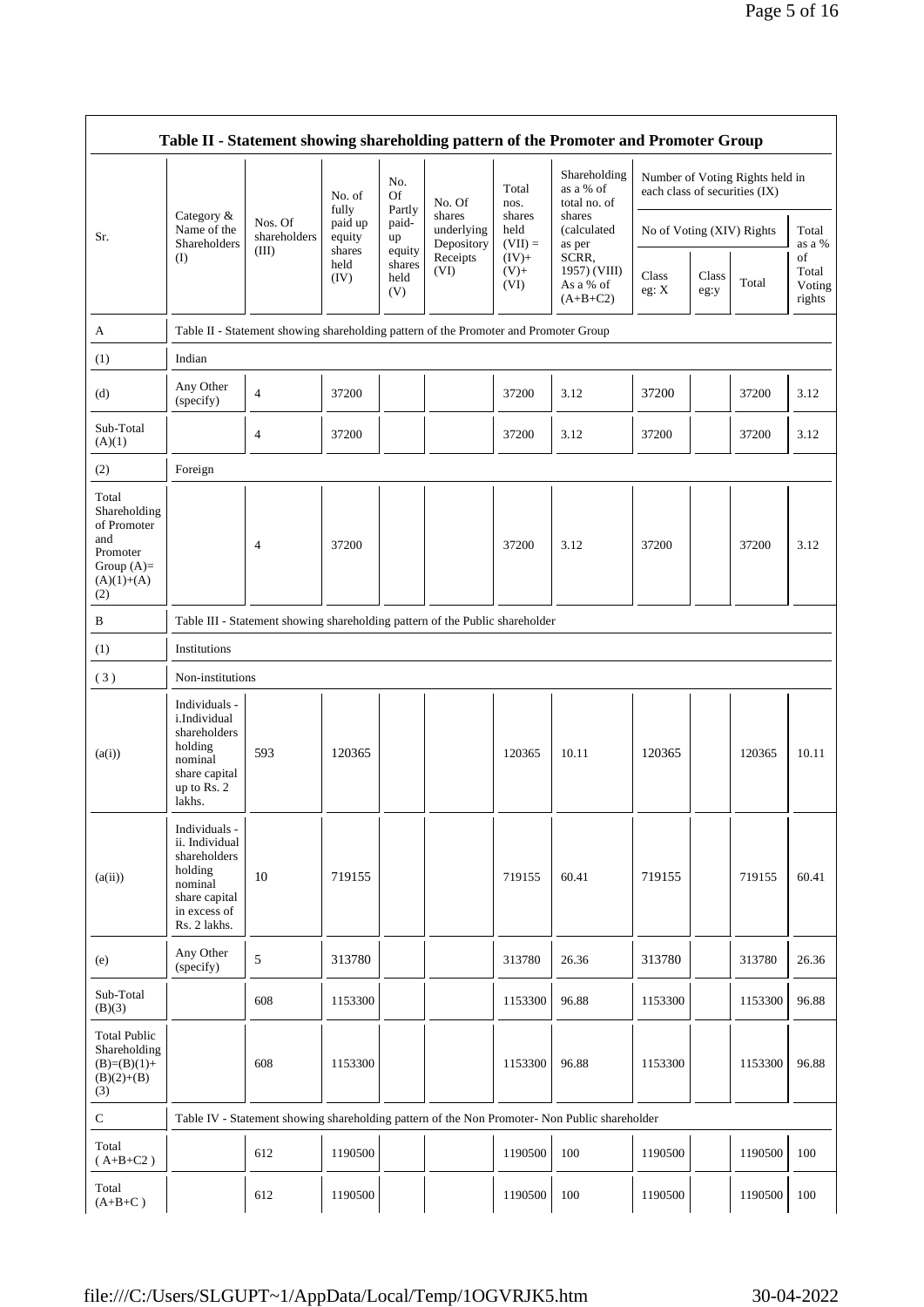$\mathbf{u}$  is a set of the set of the set of the set of the set of  $\mathbf{u}$  $\mathcal{L}^{\text{max}}$  and  $\mathcal{L}^{\text{max}}$  $\mathbf{u}$  $\mathbf{L}$  $\mathbf{u}$  $\mathbf{1}^{\top}$  $\sim 1$  $\mathbf{H}^{\mathrm{max}}$  $\sim 10^{-11}$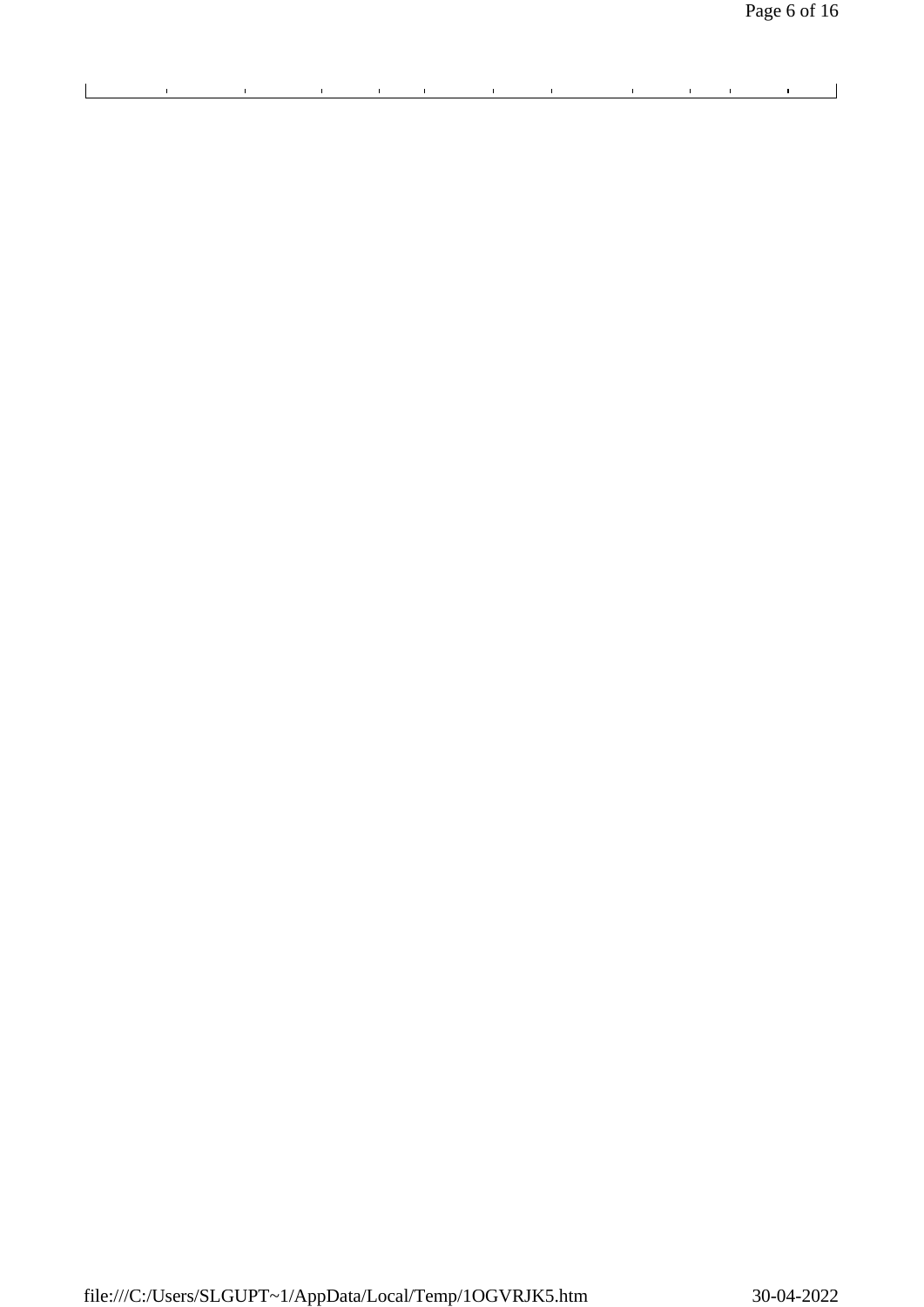| Table II - Statement showing shareholding pattern of the Promoter and Promoter Group    |                                                |                                                                                               |                                                           |                                                                                           |            |                                                    |            |                                                                               |                                       |  |
|-----------------------------------------------------------------------------------------|------------------------------------------------|-----------------------------------------------------------------------------------------------|-----------------------------------------------------------|-------------------------------------------------------------------------------------------|------------|----------------------------------------------------|------------|-------------------------------------------------------------------------------|---------------------------------------|--|
| Sr.                                                                                     | No. Of<br><b>Shares</b><br>Underlying          | No. of<br><b>Shares</b><br>Underlying                                                         | No. Of Shares<br>Underlying<br>Outstanding<br>convertible | Shareholding, as<br>a % assuming full<br>conversion of<br>convertible<br>securities (as a |            | Number of<br>Locked in<br>shares (XII)             |            | Number of<br><b>Shares</b><br>pledged or<br>otherwise<br>encumbered<br>(XIII) | Number of<br>equity shares<br>held in |  |
|                                                                                         | Outstanding<br>convertible<br>securities $(X)$ | Outstanding<br>Warrants<br>$(X_i)$                                                            | securities and<br>No. Of<br>Warrants (Xi)<br>(a)          | percentage of<br>diluted share<br>capital) (XI)=<br>$(VII)+(X)$ As a %<br>of $(A+B+C2)$   | No.<br>(a) | As a %<br>of total<br><b>Shares</b><br>held<br>(b) | No.<br>(a) | As a %<br>of total<br><b>Shares</b><br>held<br>(b)                            | dematerialized<br>form $(XIV)$        |  |
| A                                                                                       |                                                |                                                                                               |                                                           | Table II - Statement showing shareholding pattern of the Promoter and Promoter Group      |            |                                                    |            |                                                                               |                                       |  |
| (1)                                                                                     | Indian                                         |                                                                                               |                                                           |                                                                                           |            |                                                    |            |                                                                               |                                       |  |
| (d)                                                                                     |                                                |                                                                                               |                                                           | 3.12                                                                                      |            |                                                    |            |                                                                               | 37200                                 |  |
| Sub-Total (A)<br>(1)                                                                    |                                                |                                                                                               |                                                           | 3.12                                                                                      |            |                                                    |            |                                                                               | 37200                                 |  |
| (2)                                                                                     | Foreign                                        |                                                                                               |                                                           |                                                                                           |            |                                                    |            |                                                                               |                                       |  |
| Total<br>Shareholding<br>of Promoter<br>and Promoter<br>Group $(A)=$<br>$(A)(1)+(A)(2)$ |                                                |                                                                                               |                                                           | 3.12                                                                                      |            |                                                    |            |                                                                               | 37200                                 |  |
| B                                                                                       |                                                |                                                                                               |                                                           | Table III - Statement showing shareholding pattern of the Public shareholder              |            |                                                    |            |                                                                               |                                       |  |
| (1)                                                                                     | Institutions                                   |                                                                                               |                                                           |                                                                                           |            |                                                    |            |                                                                               |                                       |  |
| (3)                                                                                     | Non-institutions                               |                                                                                               |                                                           |                                                                                           |            |                                                    |            |                                                                               |                                       |  |
| (a(i))                                                                                  |                                                |                                                                                               |                                                           | 10.11                                                                                     |            |                                                    |            |                                                                               | 58939                                 |  |
| (a(ii))                                                                                 |                                                |                                                                                               |                                                           | 60.41                                                                                     |            |                                                    |            |                                                                               | 719155                                |  |
| (e)                                                                                     |                                                |                                                                                               |                                                           | 26.36                                                                                     |            |                                                    |            |                                                                               | 313780                                |  |
| Sub-Total (B)<br>(3)                                                                    |                                                |                                                                                               |                                                           | 96.88                                                                                     |            |                                                    |            |                                                                               | 1091874                               |  |
| <b>Total Public</b><br>Shareholding<br>$(B)=(B)(1)+$<br>$(B)(2)+(B)(3)$                 |                                                |                                                                                               |                                                           | 96.88                                                                                     |            |                                                    |            |                                                                               | 1091874                               |  |
| $\mathbf C$                                                                             |                                                | Table IV - Statement showing shareholding pattern of the Non Promoter- Non Public shareholder |                                                           |                                                                                           |            |                                                    |            |                                                                               |                                       |  |
| Total<br>$(A+B+C2)$                                                                     |                                                |                                                                                               |                                                           | 100                                                                                       |            |                                                    |            |                                                                               | 1129074                               |  |
| Total<br>$(A+B+C)$                                                                      |                                                |                                                                                               |                                                           | 100                                                                                       |            |                                                    |            |                                                                               | 1129074                               |  |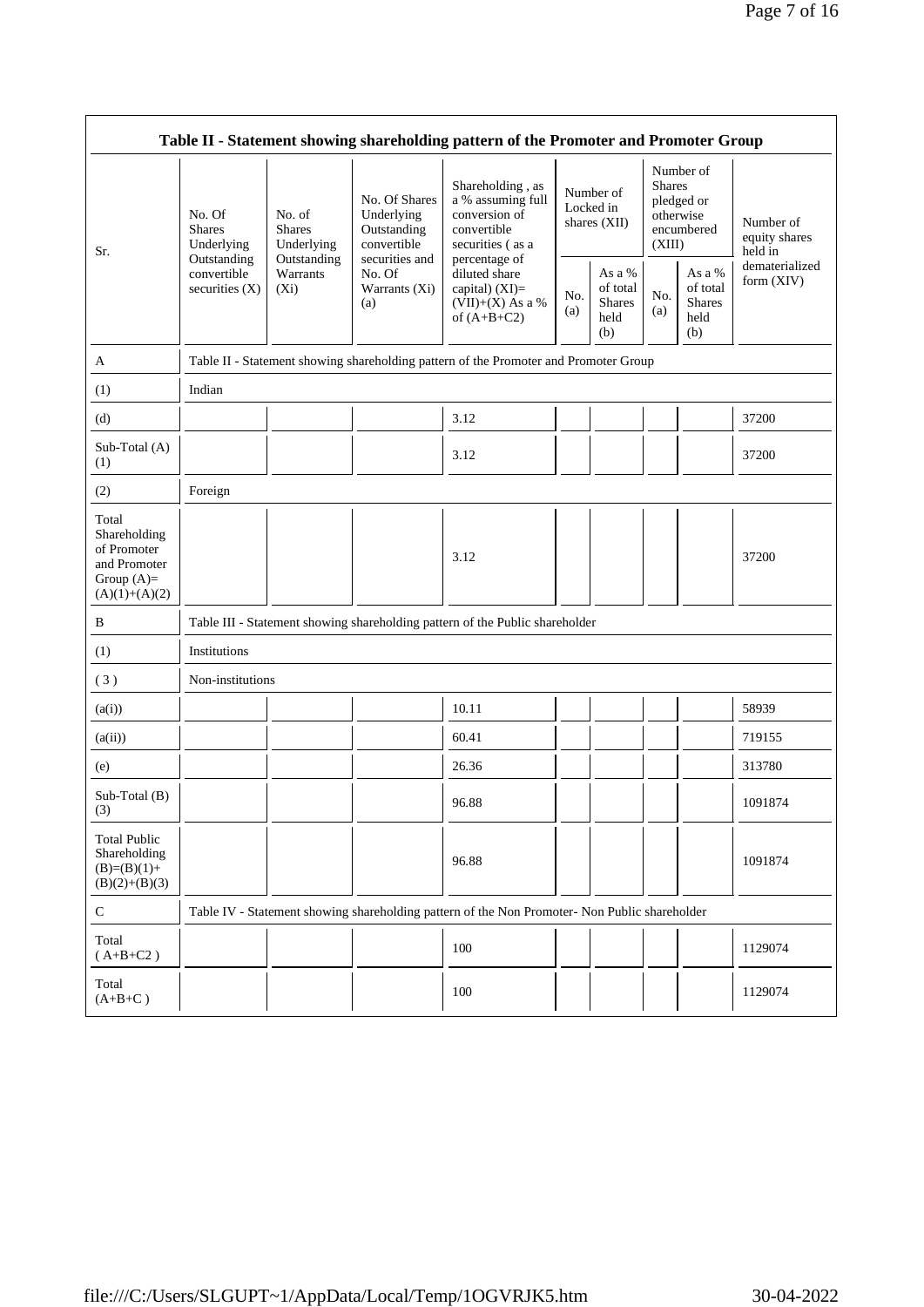| Any Other (specify)                                                                                                  |                                                                    |                                            |                                     |                                                  |                             |  |  |  |  |  |
|----------------------------------------------------------------------------------------------------------------------|--------------------------------------------------------------------|--------------------------------------------|-------------------------------------|--------------------------------------------------|-----------------------------|--|--|--|--|--|
| Searial No.                                                                                                          | $\mathbf{1}$                                                       | $\overline{c}$                             | 3                                   | $\overline{4}$                                   |                             |  |  |  |  |  |
| Category                                                                                                             | <b>Bodies Corporate</b>                                            | <b>Bodies Corporate</b>                    | <b>Bodies Corporate</b>             | <b>Bodies Corporate</b>                          | Click here<br>to go<br>back |  |  |  |  |  |
| Name of the<br>Shareholders (I)                                                                                      | DUNCAN MACNEILL<br><b>CONSTRUCTION &amp;</b><br>DEVELOPERS LIMITED | <b>JEEWAN</b><br><b>COMMERCIAL</b><br>LTD. | <b>ACEC INDIA</b><br><b>PVT LTD</b> | <b>EAST WEST</b><br>PROPERTIES PVT<br><b>LTD</b> |                             |  |  |  |  |  |
| PAN(II)                                                                                                              | AABCD5109P                                                         | AAACJ7613F                                 | AAGCA0046B                          | AAACE0441L                                       | Total                       |  |  |  |  |  |
| No. of the<br>Shareholders (I)                                                                                       | $\mathbf{1}$                                                       | $\mathbf{1}$                               | 1                                   | $\mathbf{1}$                                     | $\overline{4}$              |  |  |  |  |  |
| No. of fully paid<br>up equity shares<br>$held$ (IV)                                                                 | 12000                                                              | 12000                                      | 1200                                | 12000                                            | 37200                       |  |  |  |  |  |
| No. Of Partly paid-<br>up equity shares<br>held(V)                                                                   |                                                                    |                                            |                                     |                                                  |                             |  |  |  |  |  |
| No. Of shares<br>underlying<br>Depository<br>Receipts (VI)                                                           |                                                                    |                                            |                                     |                                                  |                             |  |  |  |  |  |
| Total nos. shares<br>held $(VII) = (IV) +$<br>$(V)+(VI)$                                                             | 12000                                                              | 12000                                      | 1200                                | 12000                                            | 37200                       |  |  |  |  |  |
| Shareholding as a<br>% of total no. of<br>shares (calculated<br>as per SCRR,<br>1957) (VIII) As a<br>% of $(A+B+C2)$ | 1.01                                                               | 1.01                                       | 0.1                                 | 1.01                                             | 3.12                        |  |  |  |  |  |
|                                                                                                                      | Number of Voting Rights held in each class of securities (IX)      |                                            |                                     |                                                  |                             |  |  |  |  |  |
| Class eg: X                                                                                                          | 12000                                                              | 12000                                      | 1200                                | 12000                                            | 37200                       |  |  |  |  |  |
| Class eg:y                                                                                                           |                                                                    |                                            |                                     |                                                  |                             |  |  |  |  |  |
| Total                                                                                                                | 12000                                                              | 12000                                      | 1200                                | 12000                                            | 37200                       |  |  |  |  |  |
| Total as a % of<br>Total Voting rights                                                                               | 1.01                                                               | 1.01                                       | 0.1                                 | 1.01                                             | 3.12                        |  |  |  |  |  |
| No. Of Shares<br>Underlying<br>Outstanding<br>convertible<br>securities $(X)$                                        |                                                                    |                                            |                                     |                                                  |                             |  |  |  |  |  |
| No. of Shares<br>Underlying<br>Outstanding<br>Warrants (Xi)                                                          |                                                                    |                                            |                                     |                                                  |                             |  |  |  |  |  |
| No. Of Shares<br>Underlying<br>Outstanding<br>convertible<br>securities and No.<br>Of Warrants (Xi)<br>(a)           |                                                                    |                                            |                                     |                                                  |                             |  |  |  |  |  |
| Shareholding, as a<br>% assuming full<br>conversion of<br>convertible<br>securities (as a                            | 1.01                                                               | 1.01                                       | 0.1                                 | 1.01                                             | 3.12                        |  |  |  |  |  |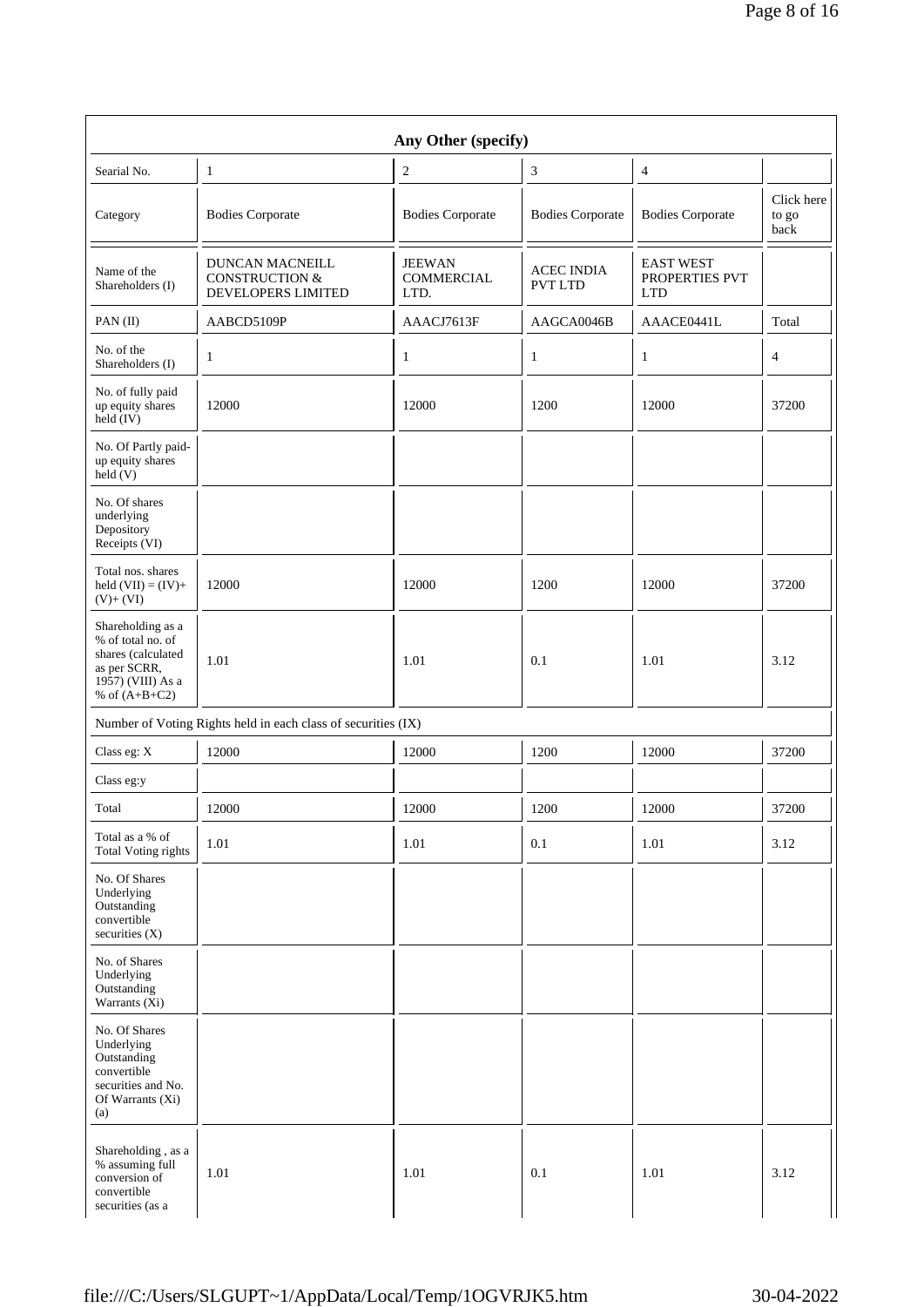| percentage of<br>diluted share<br>capital) (XI)= (VII)<br>$+(X)$ As a % of<br>$(A+B+C2)$<br>Number of Locked in shares (XII) |                                                         |          |          |          |       |
|------------------------------------------------------------------------------------------------------------------------------|---------------------------------------------------------|----------|----------|----------|-------|
|                                                                                                                              |                                                         |          |          |          |       |
| No. $(a)$                                                                                                                    |                                                         |          |          |          |       |
| As a % of total<br>Shares held (b)                                                                                           |                                                         |          |          |          |       |
|                                                                                                                              | Number of Shares pledged or otherwise encumbered (XIII) |          |          |          |       |
| No. $(a)$                                                                                                                    |                                                         |          |          |          |       |
| As a % of total<br>Shares held (b)                                                                                           |                                                         |          |          |          |       |
| Number of equity<br>shares held in<br>dematerialized<br>form $(XIV)$                                                         | 12000                                                   | 12000    | 1200     | 12000    | 37200 |
| Reason for not providing PAN                                                                                                 |                                                         |          |          |          |       |
| Reason for not<br>providing PAN                                                                                              |                                                         |          |          |          |       |
| Shareholder type                                                                                                             | Promoter                                                | Promoter | Promoter | Promoter |       |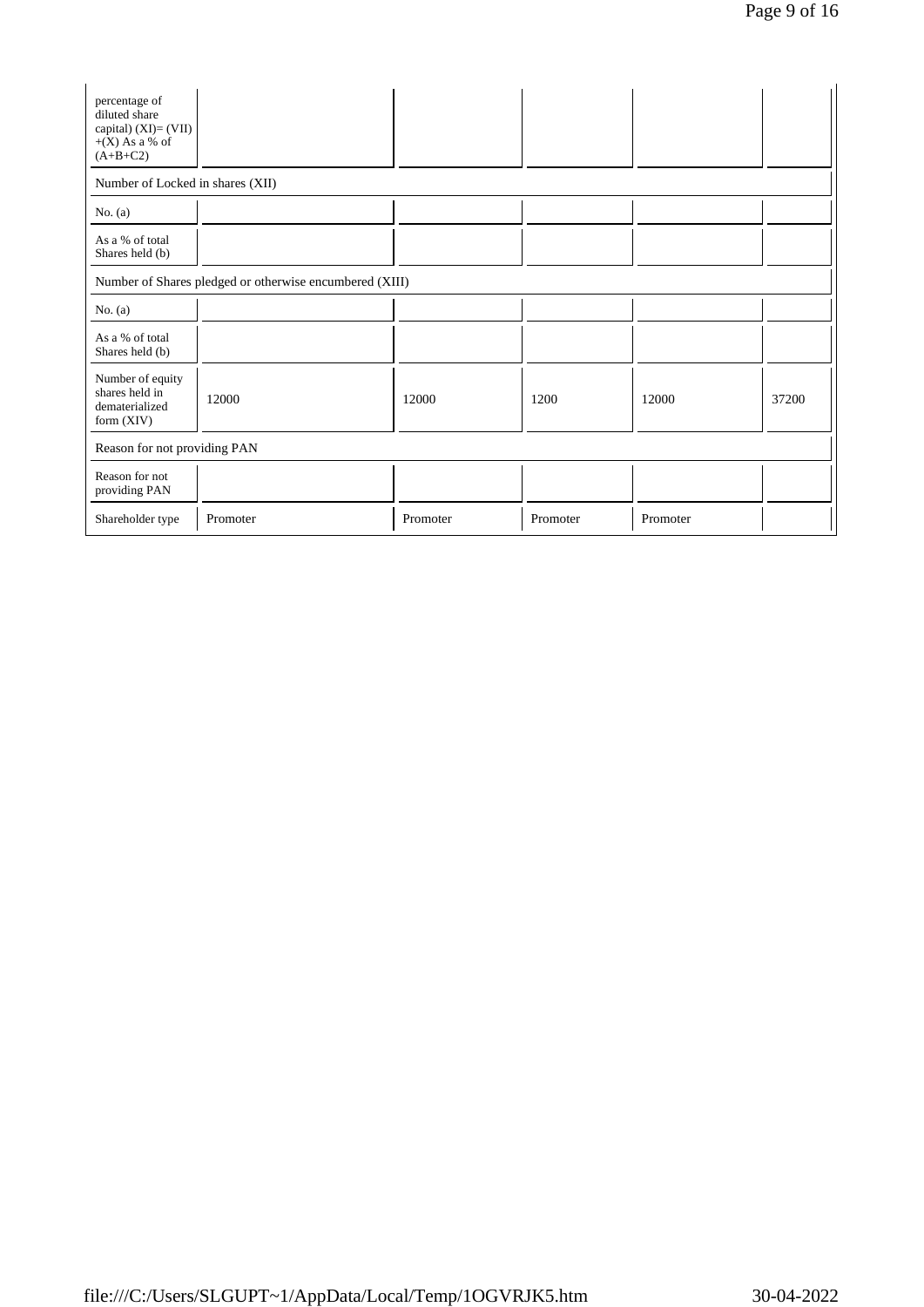|                                                                                                                            |              | Individuals - ii. Individual shareholders holding nominal share capital in excess of Rs. 2 lakhs. |                          |                                |                            |                                |                           |
|----------------------------------------------------------------------------------------------------------------------------|--------------|---------------------------------------------------------------------------------------------------|--------------------------|--------------------------------|----------------------------|--------------------------------|---------------------------|
| Searial No.                                                                                                                | $\mathbf{1}$ | $\sqrt{2}$                                                                                        | 3                        | $\overline{4}$                 | $\sqrt{5}$                 | 6                              | $\tau$                    |
| Name of the<br>Shareholders<br>(I)                                                                                         | PAAYAL       | VIKRAMJEET<br><b>SINGH</b>                                                                        | <b>NUPUR</b><br>AGGARWAL | <b>GOPAL</b><br><b>AGARWAL</b> | <b>SAMARTH</b><br>AGGARWAL | <b>SACHIN</b><br><b>SHARMA</b> | <b>MANISH</b><br>AGGARWAL |
| PAN(II)                                                                                                                    | BEGPP3614E   | CMZPS3022H                                                                                        | ADQPA7358G               | AANPA8328E                     | DCHPA9694C                 | AVPPS5368H                     | AFZPA2150B                |
| No. of fully<br>paid up equity<br>shares held<br>(IV)                                                                      | 30000        | 27699                                                                                             | 50200                    | 71000                          | 142000                     | 28738                          | 25000                     |
| No. Of Partly<br>paid-up equity<br>shares held (V)                                                                         |              |                                                                                                   |                          |                                |                            |                                |                           |
| No. Of shares<br>underlying<br>Depository<br>Receipts (VI)                                                                 |              |                                                                                                   |                          |                                |                            |                                |                           |
| Total nos.<br>shares held<br>$(VII) = (IV) +$<br>$(V)+(VI)$                                                                | 30000        | 27699                                                                                             | 50200                    | 71000                          | 142000                     | 28738                          | 25000                     |
| Shareholding<br>as a % of total<br>no. of shares<br>(calculated as<br>per SCRR,<br>1957) (VIII)<br>As a % of<br>$(A+B+C2)$ | 2.52         | 2.33                                                                                              | 4.22                     | 5.96                           | 11.93                      | 2.41                           | 2.1                       |
|                                                                                                                            |              | Number of Voting Rights held in each class of securities (IX)                                     |                          |                                |                            |                                |                           |
| Class eg: X                                                                                                                | 30000        | 27699                                                                                             | 50200                    | 71000                          | 142000                     | 28738                          | 25000                     |
| Class eg:y                                                                                                                 |              |                                                                                                   |                          |                                |                            |                                |                           |
| Total                                                                                                                      | 30000        | 27699                                                                                             | 50200                    | 71000                          | 142000                     | 28738                          | 25000                     |
| Total as a % of<br><b>Total Voting</b><br>rights                                                                           | 2.52         | 2.33                                                                                              | 4.22                     | 5.96                           | 11.93                      | 2.41                           | 2.1                       |
| No. Of Shares<br>Underlying<br>Outstanding<br>convertible<br>securities $(X)$                                              |              |                                                                                                   |                          |                                |                            |                                |                           |
| No. of Shares<br>Underlying<br>Outstanding<br>Warrants (Xi)                                                                |              |                                                                                                   |                          |                                |                            |                                |                           |
| No. Of Shares<br>Underlying<br>Outstanding<br>convertible<br>securities and<br>No. Of<br>Warrants (Xi)<br>(a)              |              |                                                                                                   |                          |                                |                            |                                |                           |
| Shareholding,<br>as a %<br>assuming full<br>conversion of<br>convertible<br>securities (as a<br>percentage of              | 2.52         | 2.33                                                                                              | 4.22                     | 5.96                           | 11.93                      | 2.41                           | 2.1                       |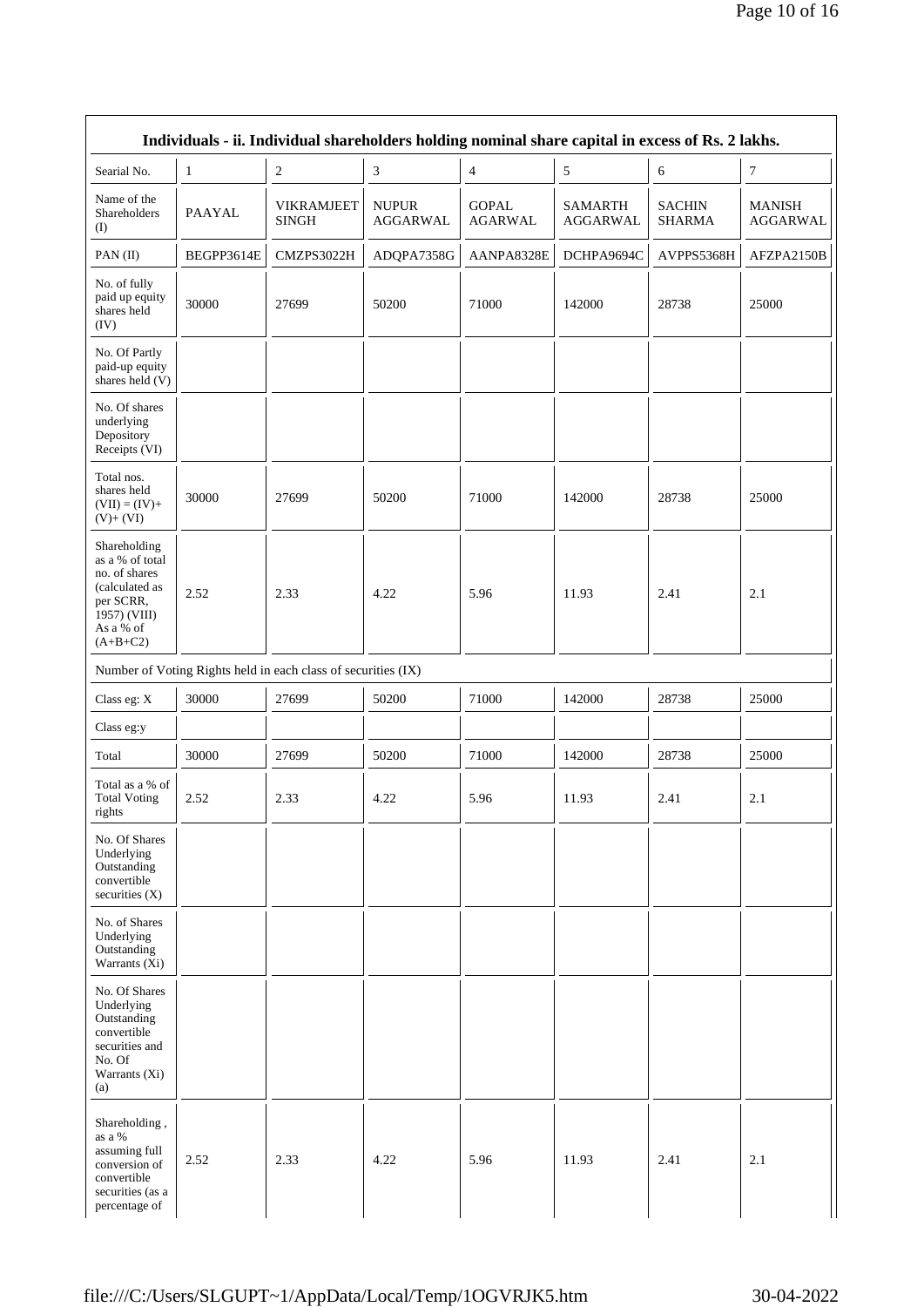| diluted share<br>capital) $(XI)=$<br>$(VII)+(X)$ As a<br>$%$ of<br>$(A+B+C2)$ |                                  |       |       |       |        |       |       |
|-------------------------------------------------------------------------------|----------------------------------|-------|-------|-------|--------|-------|-------|
|                                                                               | Number of Locked in shares (XII) |       |       |       |        |       |       |
| No. $(a)$                                                                     |                                  |       |       |       |        |       |       |
| As a % of total<br>Shares held (b)                                            |                                  |       |       |       |        |       |       |
| Number of<br>equity shares<br>held in<br>dematerialized<br>form $(XIV)$       | 30000                            | 27699 | 50200 | 71000 | 142000 | 28738 | 25000 |
| Reason for not providing PAN                                                  |                                  |       |       |       |        |       |       |
| Reason for not<br>providing PAN                                               |                                  |       |       |       |        |       |       |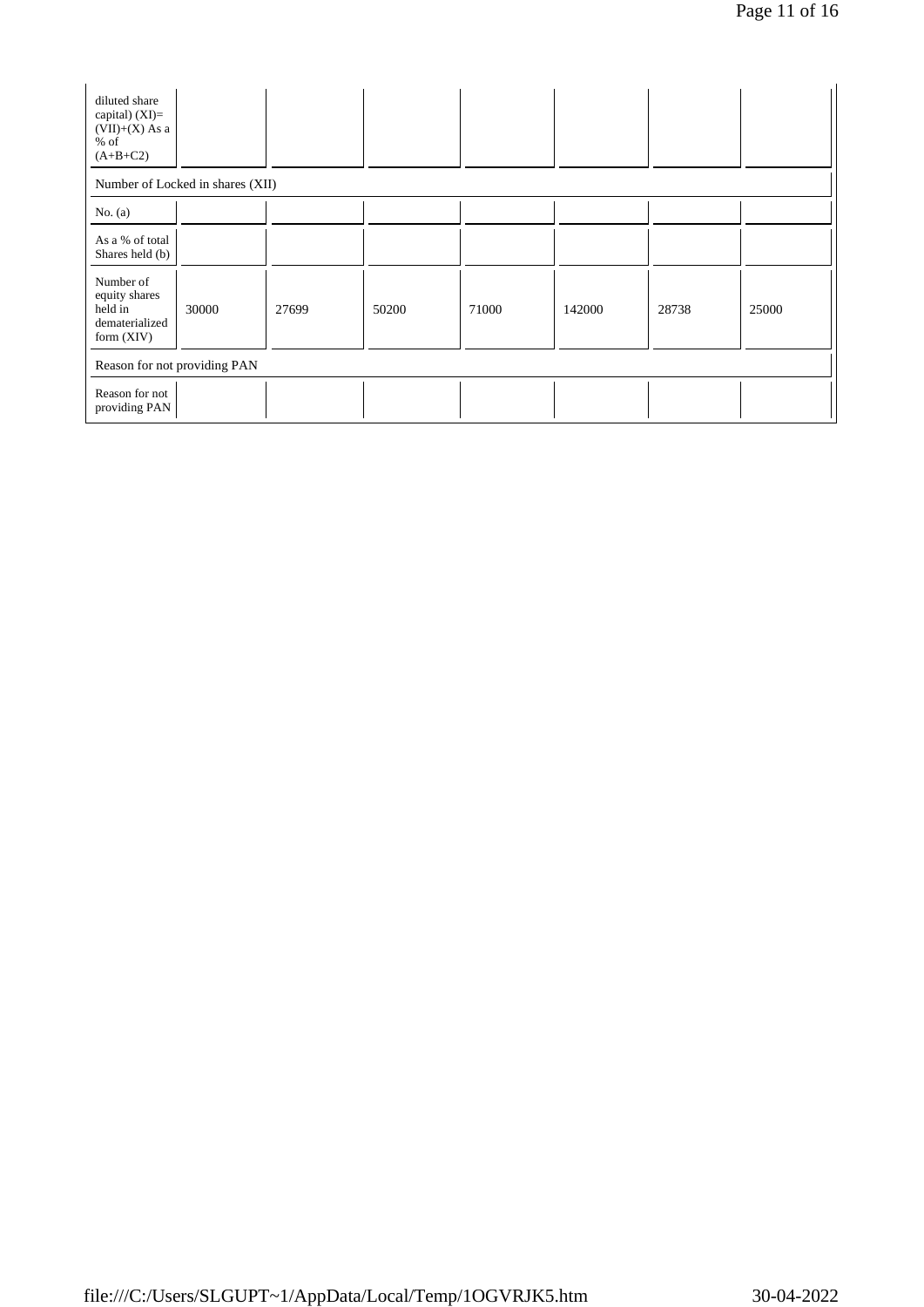| $\boldsymbol{9}$<br>8<br>10<br>Click here to go back<br>AAYUSH AGGARWAL<br>PUSHP LATA SHARMA<br>ASHISH JAIN<br>AJBPS0478A<br>AUEPJ7244B<br>Total<br>ALAPA1919R<br>30000<br>89518<br>225000<br>719155<br>30000<br>89518<br>225000<br>719155<br>2.52<br>7.52<br>18.9<br>60.41<br>Number of Voting Rights held in each class of securities (IX)<br>30000<br>89518<br>225000<br>719155<br>30000<br>89518<br>225000<br>719155<br>2.52<br>7.52<br>18.9<br>60.41<br>2.52<br>7.52<br>18.9<br>60.41<br>Number of Locked in shares (XII) |                                                                                                                                                                                          | Individuals - ii. Individual shareholders holding nominal share capital in excess of Rs. 2 lakhs. |  |
|--------------------------------------------------------------------------------------------------------------------------------------------------------------------------------------------------------------------------------------------------------------------------------------------------------------------------------------------------------------------------------------------------------------------------------------------------------------------------------------------------------------------------------|------------------------------------------------------------------------------------------------------------------------------------------------------------------------------------------|---------------------------------------------------------------------------------------------------|--|
|                                                                                                                                                                                                                                                                                                                                                                                                                                                                                                                                | Searial No.                                                                                                                                                                              |                                                                                                   |  |
|                                                                                                                                                                                                                                                                                                                                                                                                                                                                                                                                | Name of the<br>Shareholders (I)                                                                                                                                                          |                                                                                                   |  |
|                                                                                                                                                                                                                                                                                                                                                                                                                                                                                                                                | $PAN$ (II)                                                                                                                                                                               |                                                                                                   |  |
|                                                                                                                                                                                                                                                                                                                                                                                                                                                                                                                                | No. of fully paid<br>up equity shares<br>held $(IV)$                                                                                                                                     |                                                                                                   |  |
|                                                                                                                                                                                                                                                                                                                                                                                                                                                                                                                                | No. Of Partly paid-<br>up equity shares<br>$\text{held}(V)$                                                                                                                              |                                                                                                   |  |
|                                                                                                                                                                                                                                                                                                                                                                                                                                                                                                                                | No. Of shares<br>underlying<br>Depository<br>Receipts (VI)                                                                                                                               |                                                                                                   |  |
|                                                                                                                                                                                                                                                                                                                                                                                                                                                                                                                                | Total nos. shares<br>held $(VII) = (IV) +$<br>$(V)+(VI)$                                                                                                                                 |                                                                                                   |  |
|                                                                                                                                                                                                                                                                                                                                                                                                                                                                                                                                | Shareholding as a<br>% of total no. of<br>shares (calculated<br>as per SCRR,<br>1957) (VIII) As a<br>% of $(A+B+C2)$                                                                     |                                                                                                   |  |
|                                                                                                                                                                                                                                                                                                                                                                                                                                                                                                                                |                                                                                                                                                                                          |                                                                                                   |  |
|                                                                                                                                                                                                                                                                                                                                                                                                                                                                                                                                | Class eg: X                                                                                                                                                                              |                                                                                                   |  |
|                                                                                                                                                                                                                                                                                                                                                                                                                                                                                                                                | Class eg:y                                                                                                                                                                               |                                                                                                   |  |
|                                                                                                                                                                                                                                                                                                                                                                                                                                                                                                                                | Total                                                                                                                                                                                    |                                                                                                   |  |
|                                                                                                                                                                                                                                                                                                                                                                                                                                                                                                                                | Total as a % of<br>Total Voting rights                                                                                                                                                   |                                                                                                   |  |
|                                                                                                                                                                                                                                                                                                                                                                                                                                                                                                                                | No. Of Shares<br>Underlying<br>Outstanding<br>convertible<br>securities $(X)$                                                                                                            |                                                                                                   |  |
|                                                                                                                                                                                                                                                                                                                                                                                                                                                                                                                                | No. of Shares<br>Underlying<br>Outstanding<br>Warrants (Xi)                                                                                                                              |                                                                                                   |  |
|                                                                                                                                                                                                                                                                                                                                                                                                                                                                                                                                | No. Of Shares<br>Underlying<br>Outstanding<br>convertible<br>securities and No.<br>Of Warrants $(X_i)$<br>(a)                                                                            |                                                                                                   |  |
|                                                                                                                                                                                                                                                                                                                                                                                                                                                                                                                                | Shareholding, as a<br>% assuming full<br>conversion of<br>convertible<br>securities (as a<br>percentage of<br>diluted share<br>capital) $(XI) = (VII)$<br>$+(X)$ As a % of<br>$(A+B+C2)$ |                                                                                                   |  |
|                                                                                                                                                                                                                                                                                                                                                                                                                                                                                                                                |                                                                                                                                                                                          |                                                                                                   |  |
|                                                                                                                                                                                                                                                                                                                                                                                                                                                                                                                                | No. $(a)$                                                                                                                                                                                |                                                                                                   |  |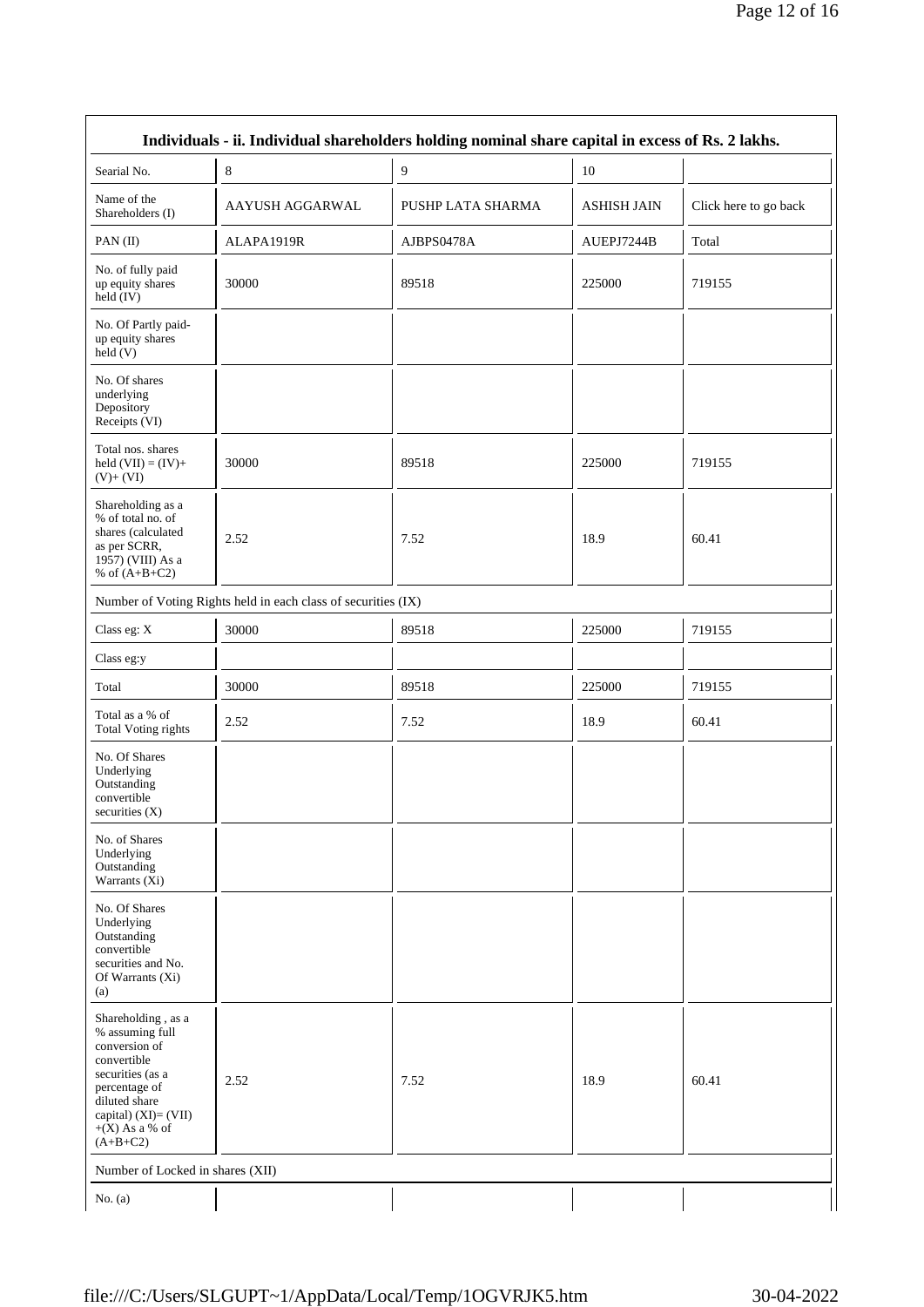| As a % of total<br>Shares held (b)                                   |       |       |        |        |
|----------------------------------------------------------------------|-------|-------|--------|--------|
| Number of equity<br>shares held in<br>dematerialized<br>form $(XIV)$ | 30000 | 89518 | 225000 | 719155 |
| Reason for not providing PAN                                         |       |       |        |        |
| Reason for not<br>providing PAN                                      |       |       |        |        |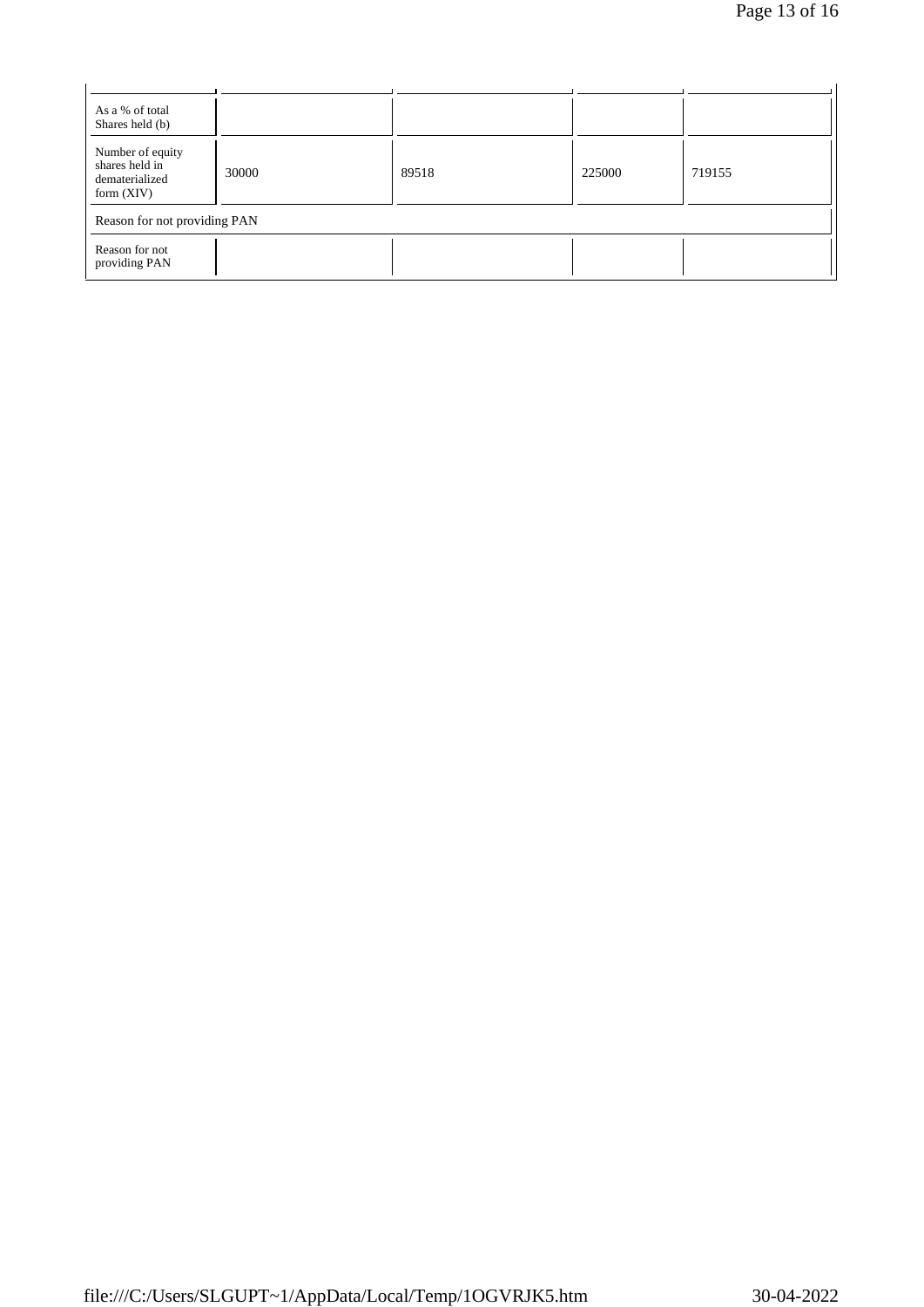| Searial No.                                                                                                          | $\mathbf{1}$                                               | $\overline{c}$                                                            | 3                                                      | $\overline{4}$                                      | 5                                                              |                                |
|----------------------------------------------------------------------------------------------------------------------|------------------------------------------------------------|---------------------------------------------------------------------------|--------------------------------------------------------|-----------------------------------------------------|----------------------------------------------------------------|--------------------------------|
| Category                                                                                                             | <b>Bodies Corporate</b>                                    | <b>Bodies Corporate</b>                                                   | <b>Bodies Corporate</b>                                | <b>Bodies Corporate</b>                             | <b>Bodies Corporate</b>                                        |                                |
| Category / More<br>than 1 percentage                                                                                 | More than 1<br>percentage of<br>shareholding               | More than 1<br>percentage of<br>shareholding                              | More than 1<br>percentage of<br>shareholding           | More than 1<br>percentage of<br>shareholding        | More than 1<br>percentage of<br>shareholding                   |                                |
| Name of the<br>Shareholders (I)                                                                                      | <b>MANSINGH</b><br><b>HOTELS AND</b><br><b>RESORTS LTD</b> | <b>DEVBHOOMI</b><br><b>COMMERCIAL</b><br><b>PRIVATE</b><br><b>LIMITED</b> | <b>BLP EQUITY</b><br><b>RESEARCH</b><br><b>PVT LTD</b> | <b>NSMK</b><br><b>INVESTMENTS</b><br><b>PVT LTD</b> | <b>SECUROCROP</b><br><b>SECURITIES</b><br><b>INDIA PVT LTD</b> | Click<br>here to<br>go<br>back |
| PAN(II)                                                                                                              | AABCI4025P                                                 | AAICD2319J                                                                | AAHCB0299C                                             | AAACN4170B                                          | AABCS2475B                                                     | Total                          |
| No. of the<br>Shareholders (I)                                                                                       | $\mathbf{1}$                                               | $\mathbf{1}$                                                              | $\mathbf{1}$                                           | $\mathbf{1}$                                        | $\mathbf{1}$                                                   | $\overline{0}$                 |
| No. of fully paid<br>up equity shares<br>$held$ (IV)                                                                 | 100000                                                     | 50000                                                                     | 70000                                                  | 56500                                               | 37280                                                          | $\theta$                       |
| No. Of Partly paid-<br>up equity shares<br>$\text{held}(V)$                                                          |                                                            |                                                                           |                                                        |                                                     |                                                                |                                |
| No. Of shares<br>underlying<br>Depository<br>Receipts (VI)                                                           |                                                            |                                                                           |                                                        |                                                     |                                                                |                                |
| Total nos. shares<br>held $(VII) = (IV) +$<br>$(V)+(VI)$                                                             | 100000                                                     | 50000                                                                     | 70000                                                  | 56500                                               | 37280                                                          | $\mathbf{0}$                   |
| Shareholding as a<br>% of total no. of<br>shares (calculated<br>as per SCRR,<br>1957) (VIII) As a<br>% of $(A+B+C2)$ | 8.4                                                        | 4.2                                                                       | 5.88                                                   | 4.75                                                | 3.13                                                           | $\boldsymbol{0}$               |
|                                                                                                                      |                                                            | Number of Voting Rights held in each class of securities (IX)             |                                                        |                                                     |                                                                |                                |
| Class eg: $X$                                                                                                        | 100000                                                     | 50000                                                                     | 70000                                                  | 56500                                               | 37280                                                          | $\mathbf{0}$                   |
| Class eg:y                                                                                                           |                                                            |                                                                           |                                                        |                                                     |                                                                |                                |
| Total                                                                                                                | 100000                                                     | 50000                                                                     | 70000                                                  | 56500                                               | 37280                                                          | $\boldsymbol{0}$               |
| Total as a % of<br>Total Voting rights                                                                               | 8.4                                                        | 4.2                                                                       | 5.88                                                   | 4.75                                                | 3.13                                                           | $\overline{0}$                 |
| No. Of Shares<br>Underlying<br>Outstanding<br>convertible<br>securities $(X)$                                        |                                                            |                                                                           |                                                        |                                                     |                                                                |                                |
| No. of Shares<br>Underlying<br>Outstanding<br>Warrants (Xi)                                                          |                                                            |                                                                           |                                                        |                                                     |                                                                |                                |
| No. Of Shares<br>Underlying<br>Outstanding<br>convertible<br>securities and No.<br>Of Warrants (Xi)<br>(a)           |                                                            |                                                                           |                                                        |                                                     |                                                                |                                |
| Shareholding, as a<br>% assuming full                                                                                |                                                            |                                                                           |                                                        |                                                     |                                                                |                                |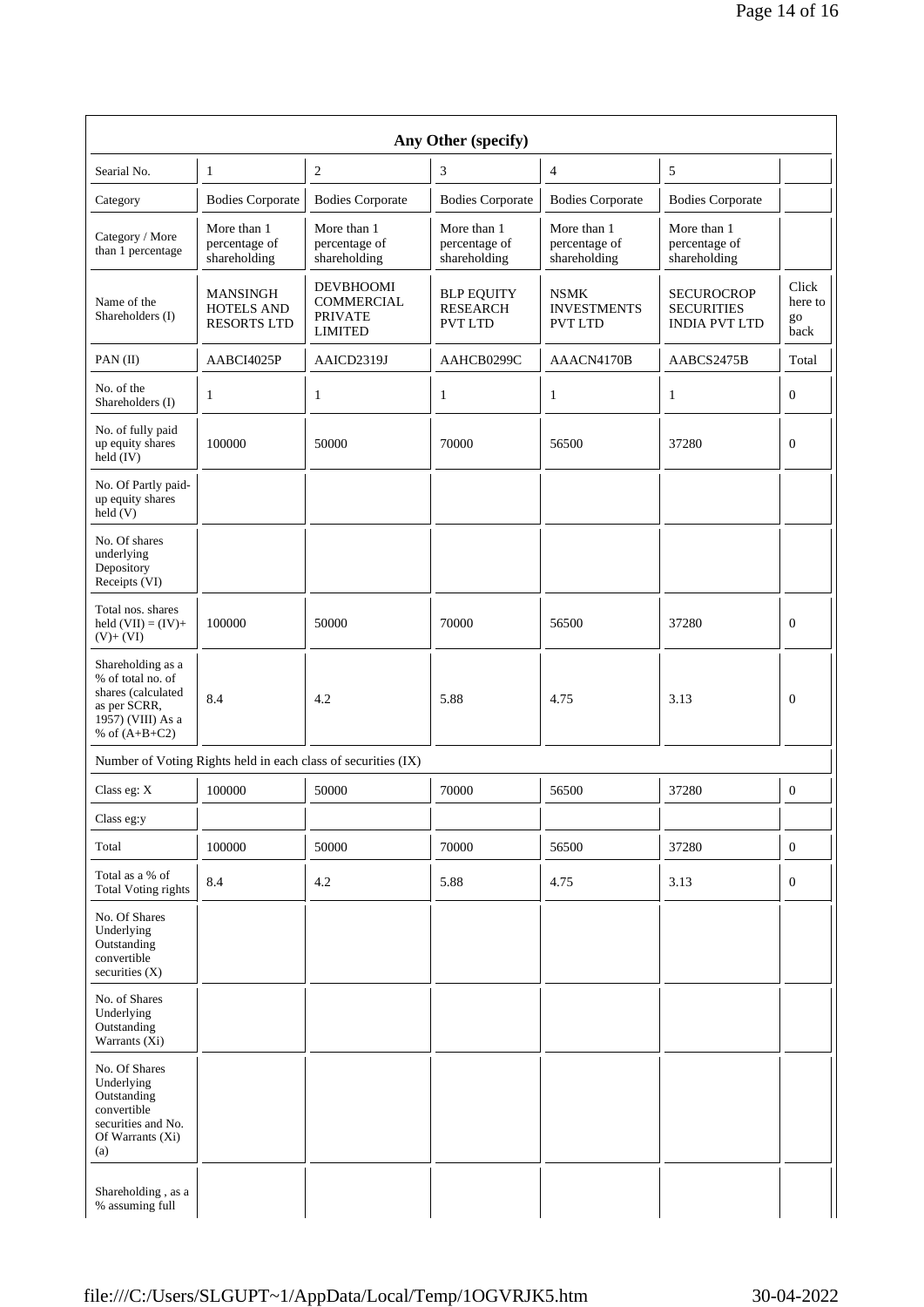| conversion of<br>convertible<br>securities (as a<br>percentage of<br>diluted share<br>capital) $(XI) = (VII)$<br>$+(X)$ As a % of<br>$(A+B+C2)$ | 8.4    | 4.2   | 5.88  | 4.75  | 3.13  | $\theta$ |  |  |  |  |  |
|-------------------------------------------------------------------------------------------------------------------------------------------------|--------|-------|-------|-------|-------|----------|--|--|--|--|--|
| Number of Locked in shares (XII)                                                                                                                |        |       |       |       |       |          |  |  |  |  |  |
| No. $(a)$                                                                                                                                       |        |       |       |       |       |          |  |  |  |  |  |
| As a % of total<br>Shares held (b)                                                                                                              |        |       |       |       |       |          |  |  |  |  |  |
| Number of equity<br>shares held in<br>dematerialized<br>form $(XIV)$                                                                            | 100000 | 50000 | 70000 | 56500 | 37280 | $\theta$ |  |  |  |  |  |
| Reason for not providing PAN                                                                                                                    |        |       |       |       |       |          |  |  |  |  |  |
| Reason for not<br>providing PAN                                                                                                                 |        |       |       |       |       |          |  |  |  |  |  |